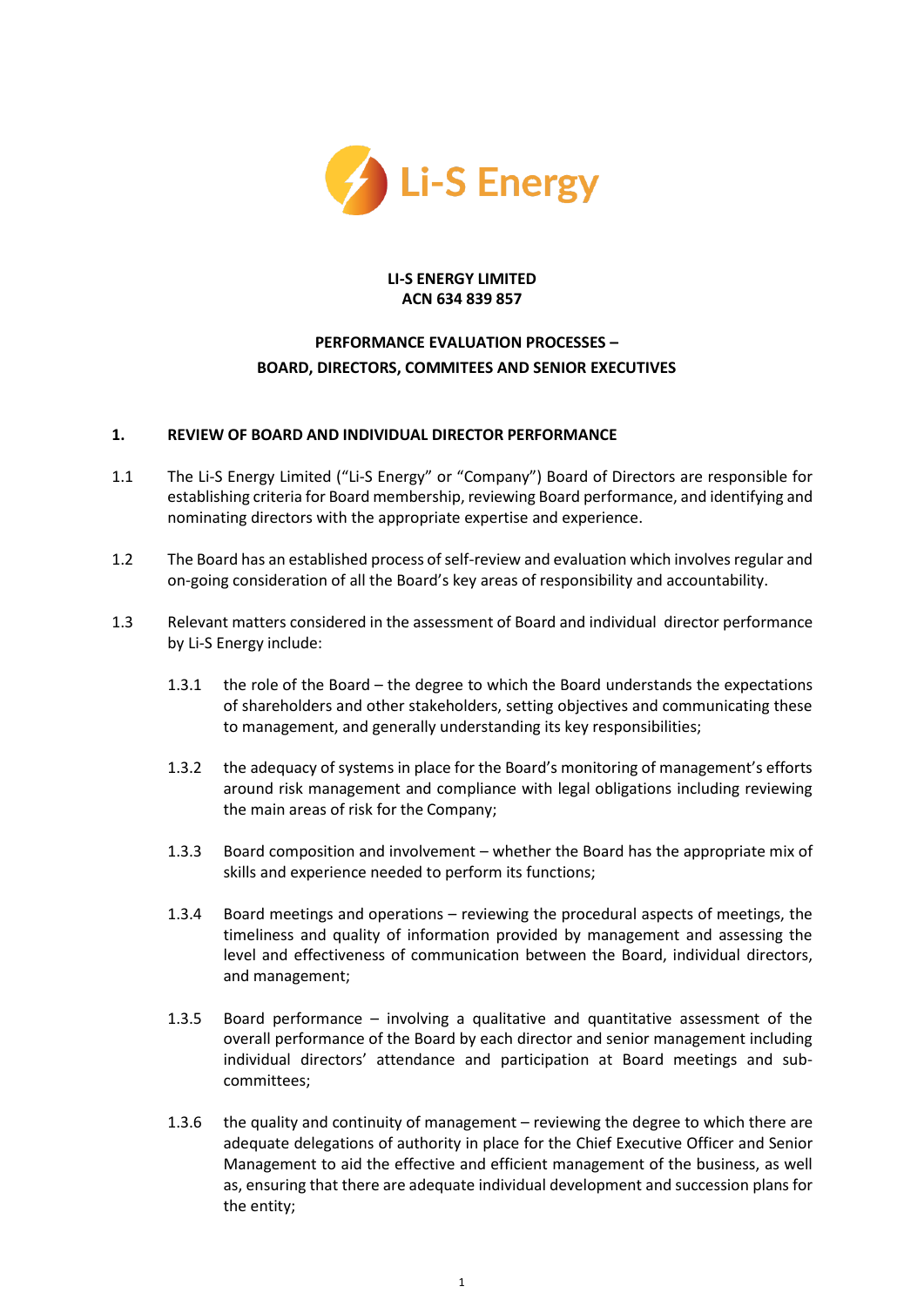- 1.3.7 the appropriateness of the strategic direction set by the Board including the processes used in business planning and budgeting and the adequacy of communication of these items with management; and
- 1.3.8 the level and quality of communication with external stakeholders of theCompany.
- 1.4 The outcomes of this on-going self-assessment program are used to enhance the effectiveness of the Board.
- 1.5 The Chairman meets periodically with individual directors to discuss the performance of the Board and the director.
- 1.6 The process for re-election of a director is in accordance with the Company's constitution which requires that each year, at least one-third of the non-executive directors retire from office at the annual general meeting. The retiring directors may be eligible forre-election.
- 1.7 An evaluation of the contribution of the directors retiring by rotation is conducted by the Chairman prior to the Board endorsing their candidature. The Chairman discusses each director's review with the relevant director.
- 1.8 The Li-S Energy Board has been structured with the objective that effective management of the Company may be achieved through the appointment of directors with a broad range of relevant expertise.
- 1.9 There is no tenure restriction imposed upon individual directors.
- 1.10 Li-S Energy conducts its evaluation of directors based on an amalgamation of factors including capability, skill levels, understanding of industry complexities, risks and challenges and value adding contribution to the overall management of the business.

#### **2. REVIEW OF PERFORMANCE OF BOARD COMMITTEES**

- 2.1 Li-S Energy currently has one established committee, namely, the Audit Committee.
- 2.2 The authority and responsibility of the Audit Committee is governed by its Terms of Reference approved by the Board.
- 2.3 Other committees may be established from time to time to consider matters of special importance. Committee performance is reviewed as part of the Board's performance review and includes a consideration of the adequacy of the committee's Terms of Reference.

# **3. REVIEW OF PERFORMANCE OF KEY EXECUTIVES.**

- 3.1 Each year the Board reviews and establishes the Company's performance objectives based on qualitative and quantitative factors. The objectives established become the performance targets for the Chief Executive Officer for that year. The performance of the Chief Executive Officer is assessed annually by the full Board at a duly constituted Director's Meeting against these pre-determined performance objectives.
- 3.2 The Chief Executive Officer, in consultation with the Board, establishes the performance objectives of senior executives of the Company based on the desired business outcomes.